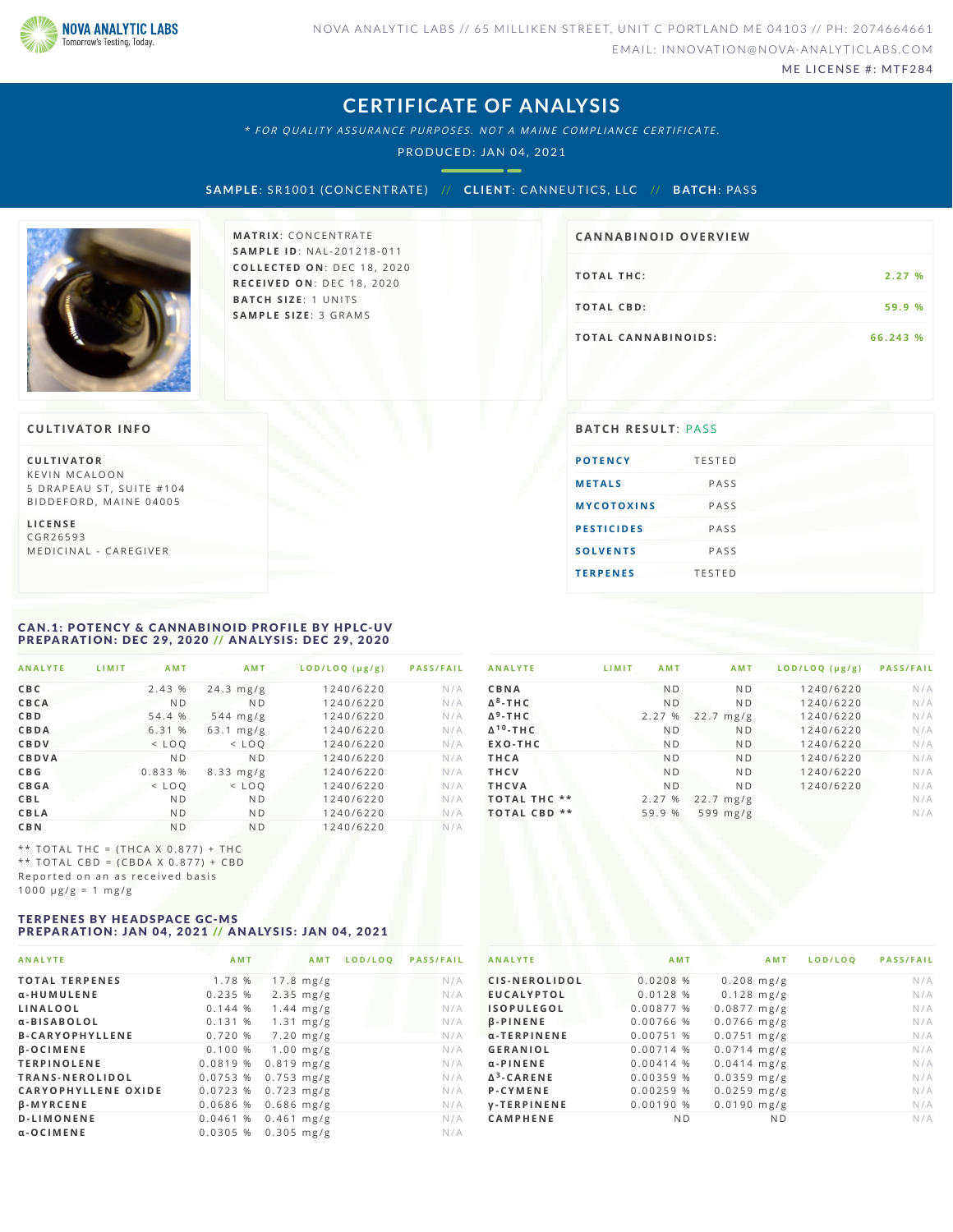**R E S U L T S C E R T I F I E D BY :** CHRIS ALTOMARE CEO, NOVA ANALYTIC LABS<br>JAN 04, 2021

Justopto An

**R E S U L T S C E R T I F I E D BY :** GREG NEWLAND CSO, NOVA ANALYTIC LABS  $\mathbb{Z}^{(1)}$ Drugflli

**R E S U L T S C E R T I F I E D BY :** BARRY CHAFFIN COO, NOVA ANALYTIC LABS J A N 0 4 , 2 0 2 1  $B - 1$ 



巚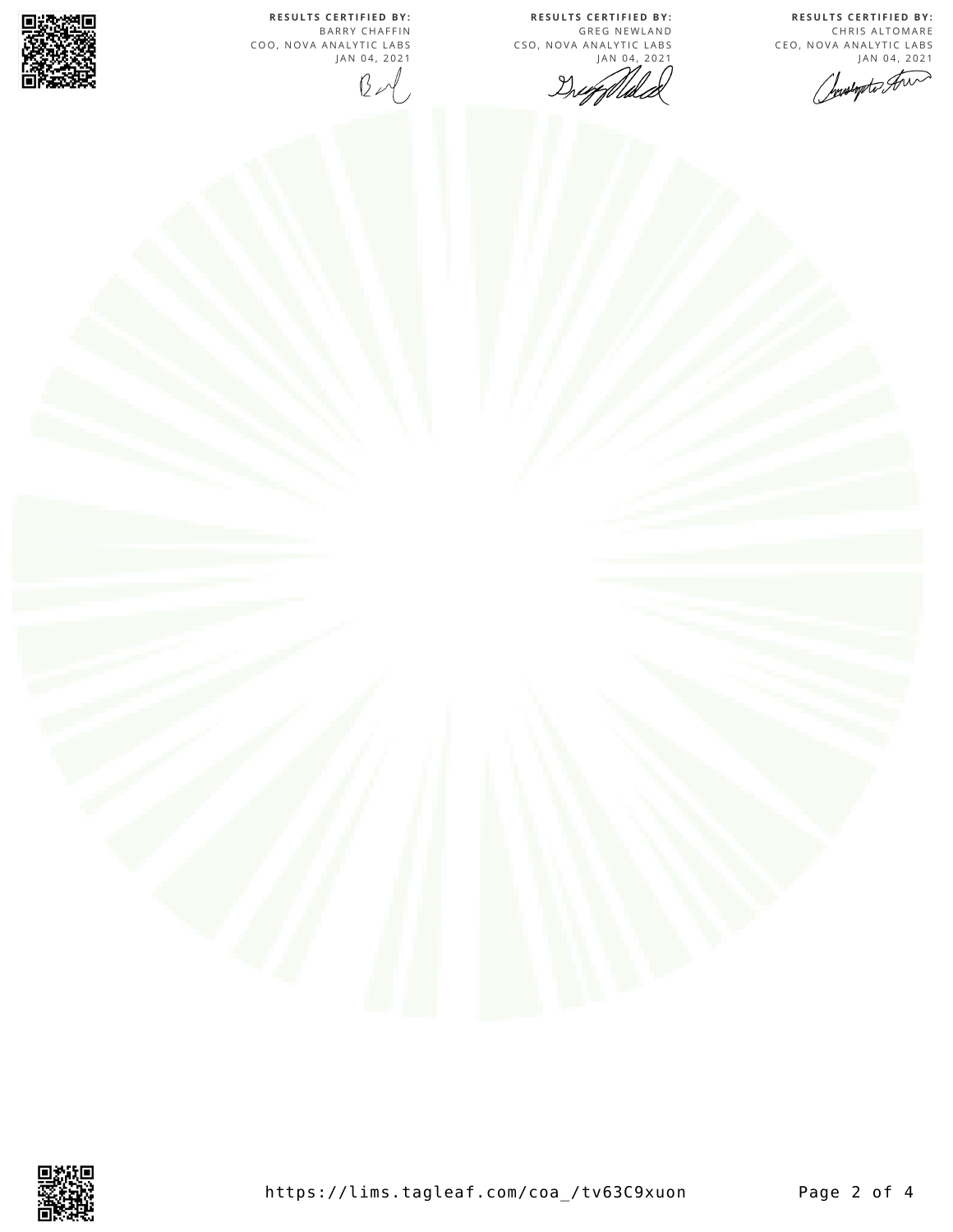# <span id="page-2-0"></span>PES.1: PESTICIDES, INSECTICIDES, FUNGICIDES AND GROWTH REGULATORS BY LC-MS/MS<br>PREPARATION: DEC 29, 2020 // ANALYSIS: DEC 29, 2020

| <b>ANALYTE</b>    | LIMIT   | AMT (µg/kg)    | LOD/LOO | <b>PASS/FAIL</b> | <b>ANALYTE</b>       | LIMIT   | $AMT(\mu g/kg)$ | LOD/LOO | <b>PASS/FAIL</b> |
|-------------------|---------|----------------|---------|------------------|----------------------|---------|-----------------|---------|------------------|
| <b>BIFENTHRIN</b> | Any amt | N <sub>D</sub> |         | PASS             | <b>IMAZALIL</b>      | Any amt | ND.             |         | PASS             |
| <b>CYFLUTHRIN</b> | Any amt | N D            |         | PASS             | <b>MYCLOBUTANIL</b>  | Any amt | ND              |         | PASS             |
| <b>DAMINOZIDE</b> | Any amt | N <sub>D</sub> |         | PASS             | <b>SPIROMESIFEN</b>  | Any amt | N <sub>D</sub>  |         | PASS             |
| <b>ETOXAZOLE</b>  | Any amt | ND             |         | PASS             | TRIFLOXYSTROB-<br>1N | Any amt | N <sub>D</sub>  |         | PASS             |